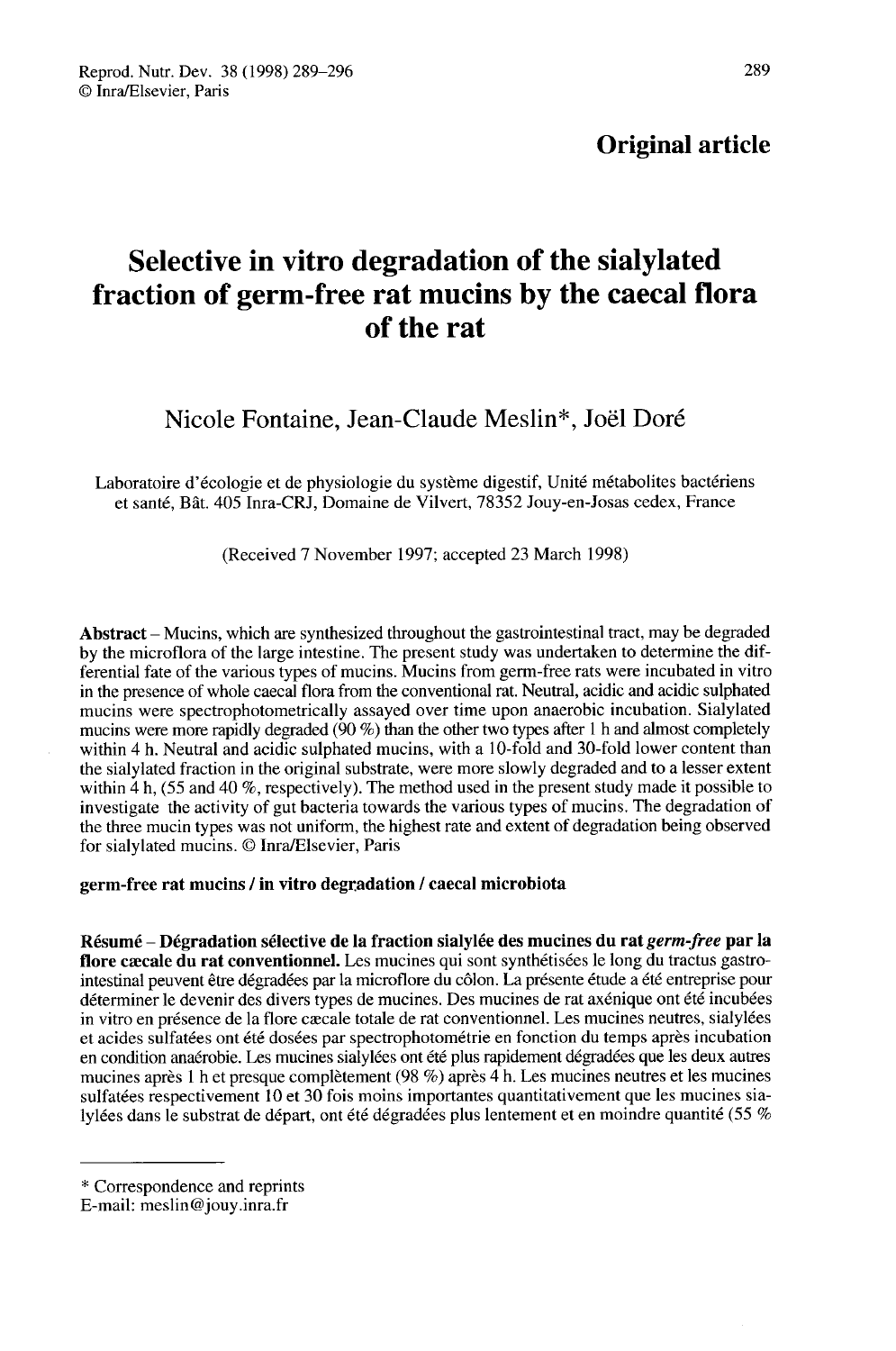et 40 %, respectivement) en 4 h. Cette méthode permet de suivre l'activité de dégradation des divers types de mucines par les bactéries intestinales. Cette activité n'a pas été uniforme pour les trois types de mucines, elle a été la plus importante pour les mucines sialylées. © Inra/Elsevier, Paris

mucines de rat axénique / dégradation in vitro / bactéries caecales

#### 1. INTRODUCTION

Mucins are synthesized and secreted by goblet cells in the gastrointestinal tract. There is an equilibrium between the biosynthesis of mucus by the goblet cells and its degradation by the gut microflora [l, 2]. Dietary variations and modification of the bacterial flora alter the distribution of mucin types [8, 17, 25-27]. Changes in the proportions of mucin types are also reported under certain pathological conditions [6, 15, 19-22].

The role of bacteria in the degradation of mucin and its alteration under pathological conditions has been recently reviewed [18]. A limited number of bacterial genera are able to degrade pig gastric mucin [23, 24] and rabbit intestinal mucin [9]. Mucin oligosaccharide degradation is thought to be associated with extracellular glycosidases of bacterial origin [11]. The faecal extracts from ulcerative colitisaffected patients had a higher sialate 0 acetyl esterase and glycosulfatase activity, while mucin sialidase activity was unchanged. Moreover, mucin was degraded more efficiently and rapidly in patients than in healthy controls [4].

In the intestine of the germ-free (GF) rat, mucin is not degraded owing to the absence of bacteria; it is however slightly modified by endogenous enzymes. In contrast, in the conventional rat, intestinal mucin exists in the freshly secreted form and, most likely at various stages of degradation by bacterial enzymes. The complexity of this degradation has been recently reviewed [13]. We observed pre-

viously that mucolytic activities were found in the caecal contents of the heteroxenic (HE) rats harbouring a human faecal flora, showing that bacteria from humans can degrade carbohydrate chains of rat mucins. In these HE rats, the presence of a human flora alters the number of mucus-containing cells in the caecum, proximal and distal colon [17] and also mucin-type distribution both in the mucosa and intestinal contents, as compared to GF rats [8]. An in vitro kinetic study of the degradation of rat mucins by rat flora must be carried out and validated before the bacterial types involved in this degradation can be assessed or certain pure cultures used. The aim of the present study was to follow the kinetics of intestinal mucin degradation in vitro by the caecal bacterial flora of the rat and to determine whether there was a preferential degradation of neutral, acidic or sulphated mucins.

#### 2. MATERIALS AND METHODS

## 2.1. Preparation of germ-free rat caecal mucins

Five male germ-free inbred Fischer rats were used. They were 3 months old, with a mean body weight of  $350 \pm 22$  g. Animals were cared for in agreement with the guidelines set out by our institute and adapted to conform to those established by the Canadian Council for Animal Care (Ottawa, Ontario, 1984). Temperature and relative humidity of the animal room were controlled  $(21 \pm 2^{\circ}C, 60 \pm 5 \%)$ . The lighting schedule was also controlled (12 h light $-12$  h dark). Rats were placed in wiremesh cages and kept in vinyl isolators. They received a commercial diet (UAR) ad libitum,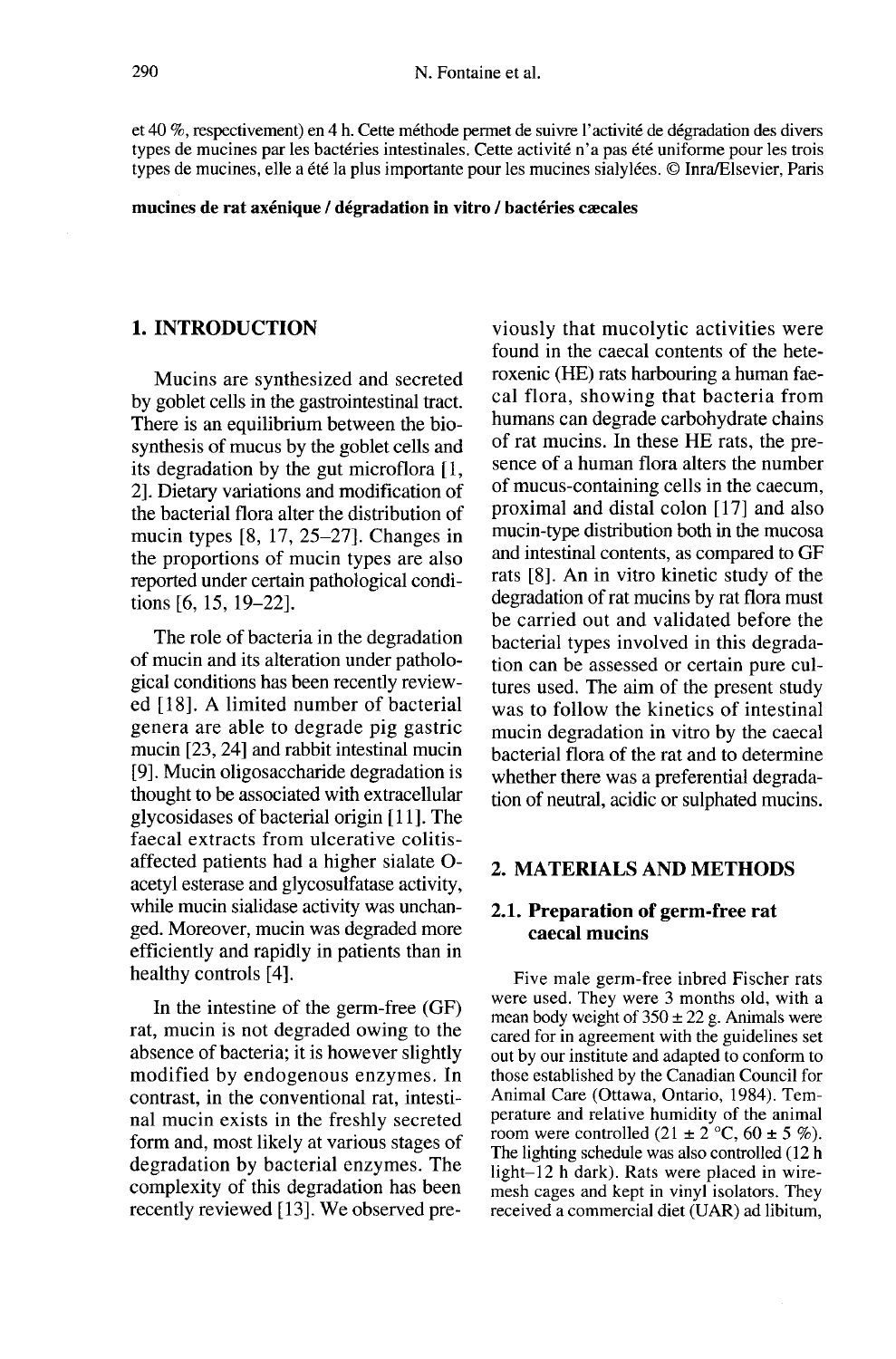sterilized by gamma irradiation (40 kGy) in vacuum-sealed plastic bags. The rats were killed by an overdose of diethyl ether. Caecal contents were obtained by washing the cae-<br>cal lumen with 3 to 4 mL of a NaCl  $(9 \text{ gL}^{-1})$ killed by an overdose of diethyl ether. Caecal<br>contents were obtained by washing the cae-<br>cal lumen with 3 to 4 mL of a NaCl (9 gL<sup>-1</sup>)-<br>EDTA (2 mmol L<sup>-1</sup>) buffer, at pH 7.0, contai-<br>mina history. On taining bacterial protease inhibitors (Na azide EDTA (2 mmol L<sup>-1</sup>) buffer, at pH 7.0, contai-<br>ning bacterial protease inhibitors (Na azide<br>0.02 gL<sup>-1</sup>), phenylmethylsulphonyl fluoride<br>[PMSF] (0.1 mmol L<sup>-1</sup>). Pooled samples of<br>these cascal contents were bomogenized fo these caecal contents were homogenized for a few seconds before centrifugation at 27 000 g for 20 min at 4 °C. The supernatant was dialysed against  $5 \times 2$  L water containing Na azide  $0.001$  gL<sup>-1</sup>. The water soluble mucin preparation was then lyophilized and stored at  $-20$  °C until further use. The resulting mucin preparation used as substrate for bacterial fermentation was obtained from the caecal contents of germ-free rats in order to have a greater quantity of crude mucin fraction. It was devoid of bacterial substrates and contained more sulphated mucins than that of the conventional or heteroxenic rats. Moreover, we previously showed that centrifugation and dialysis removes dietary components which might interfere with the results [8].

## 2.2. Anaerobic incubations

All procedures were performed using<br>strictly anaerobic conditions with  $100\%$  CO<sub>2</sub><br>gas [14]  $\Delta$ C<sup>2</sup>1 medium [3] modified as desgas [14]. AC21 medium [3], modified as described [5], was supplemented prior to inoculation with the water soluble mucin preparation made from the lyophilized germ-free rat caecal mucin powder by dilution (20 mg mL<sup>-1</sup>, 1 mL in 5 mL culture medium, final concencaecal mucin powder by dilution (20 mg mL<sup>-1</sup>)<br>1 mL in 5 mL culture medium, final concentration 3.4 mg mL<sup>-1</sup>) in the incubation medium.

Microbiological inocula were prepared by diluting (10 fold w/v) in a substrate-free incubation medium, the entire content of a caecum ligated and removed from a conventional rat. Incubations were initiated less than 1 h after death of the animal by addition of 0.5 mL caecal suspension in Balch-type serum-stoppered culture tubes containing 1 mL mucin dilution in 5 mL culture medium.

Incubations were performed for 30 min, 1, 2 and 4 h. Zero time incubations with and without a microbial inoculum and 4 h incubations without the substrate were used as controls. Triplicate samples were inoculated for each condition. Incubations were stopped by adding 0.1 mL of a solution containing Na azide (0.02  $gL^{-1}$ ) and PMSF (0.1 mmol  $L^{-1}$ ) with freezing at  $-20$  °C.

For the mucin assays, samples were thawed and centrifuged at 27 000 g for 20 min at 4 °C to pellet the bacteria. Supernatants were dialysed against  $5 \times 5$  L water containing Na 4 °C to pellet the bacteria. Supernatants were<br>dialysed against  $5 \times 5$  L water containing Na<br>azide (0.001 gL<sup>-1</sup>). The initial volume and that<br>after dialysis were measured. after dialysis were measured.

#### 2.3. Mucin assays

The absorbance for 1 mL of the initial culture (corresponding to an initial 3.4 mg mucin preparation) was determined for each mucin type from triplicate readings. Hence, the zero time value for mucin alone, i.e. before any contact with bacteria was measured for each mucin type.

Residual mucins (neutral, acidic and sulphated), after incubation, were measured on dialysates by spectrophotometric assays, i.e. by transposing the tests used in histochemistry to the mucins of the intestinal goblet cells, as previously described [7, 8]. They were diluted to  $0.025-0.150$  mg mL<sup>-1</sup> for neutral mucin determination and to  $\tilde{0.1}$ –0.5 mg mL<sup>-1</sup> for acidic and sulphated mucins; histochemical reagents (periodic acid-Schiff (PAS) Mantle and Allen's method [16], or alcian blue (AB) pH 2.5 or AB pH 0.5, respectively) were added, and the pH adjusted as required. Acidic mucins were precipitated in the presence of modified Carnoy fixative (ethanol (950 mL  $L^{-1}$ )-formaldehyde (350 mL  $L^{-1}$ )-acetic acid (6:3:1, by vol.)). Centrifugation was carried out at 9 500  $g$ , 10 min. The pellet was dissolved at the convenient pH in the presence of Triton X100 and sonicated for 1 min (Bransonic 52 tank, Biobloc Scientific, Paris, France). Absorbance was read with a Shimadzu spectrophotometer (Roucaire, V61izy, France) at 600 nm for the AB and at 570 nm for the PAS reaction. Values are presented as absorbance per mL of culture medium. The mean values from triplicate readings gave estimates of the extent of degradation for each mucin type.

#### 3. RESULTS

Kinetics of neutral, acidic (sialylated and sulphated) and sulphated mucin recovery from 1 mL of initial culture are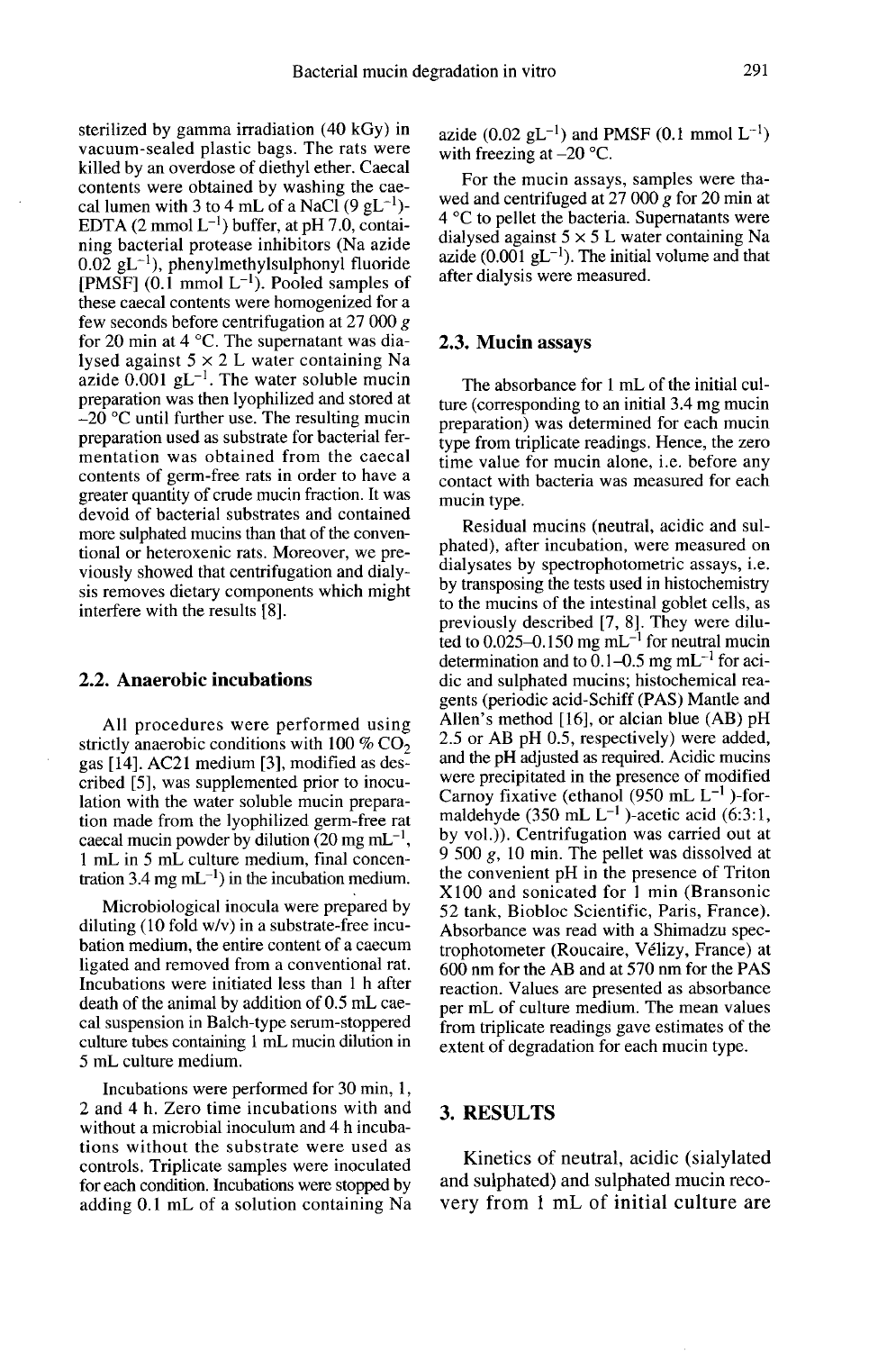shown in *figures 1–4*. Values for sialylated mucins were calculated by the difference from staining with alcian blue at pH 2.5, which detected both sialylated and sulphated mucins, and staining with alcian blue at pH 0.5 for the sulphated mucins alone.

It appeared that contact with bacteria, followed by an immediate centrifugation, removed a significant portion of soluble mucin from the incubation medium. The level of removal was  $37 \pm 5$  % irrespective of the mucin-type considered.

Rates of mucin degradation were different depending on the type of mucin considered. Neutral mucins (figure  $1$ ) remained undegraded during the first incubation hour and then decreased regularly until the fourth hour. The amount that had disappeared at 4 h was 55 %. Acidic mucins (both sialylated and sulphated; figure 2) were not modified during the first 30 min, although standard deviations were high. There was then a rapid decrease which reached 90 % disappearance after 1 h and 95 % after 4 h incubation. These modifications were due to sialylated mucins, 98 % of which had disappeared after 4 h incubation ( figure 3). Sulphated mucins (*figure 4*) were not modified during the first hour of incubation, and were only slowly degraded thereafter to reach 40 % of the initial value after 4 h.

#### 4. DISCUSSION

In the present work we report on the differential degradation of various mucin types by whole rat caecal bacteria incubated in vitro.

Preliminary studies with whole AC21 medium showed that certain components, most likely coming from rumen fluid, interfered with the staining procedures used for spectrophotometric assays of the three mucin types. Therefore we subsequently used a more defined modified



Figure 1. Bacterial degradation of neutral mucins in vitro. Neutral mucins are assayed spectrophotometrically and concentrations expressed in arbitrary units as absorbance per mL of the culture medium  $+$  SD from three assays at each incubation time. The value in parenthesis under the graph refers to mucin alone, i.e. before any contact with bacteria at zero time.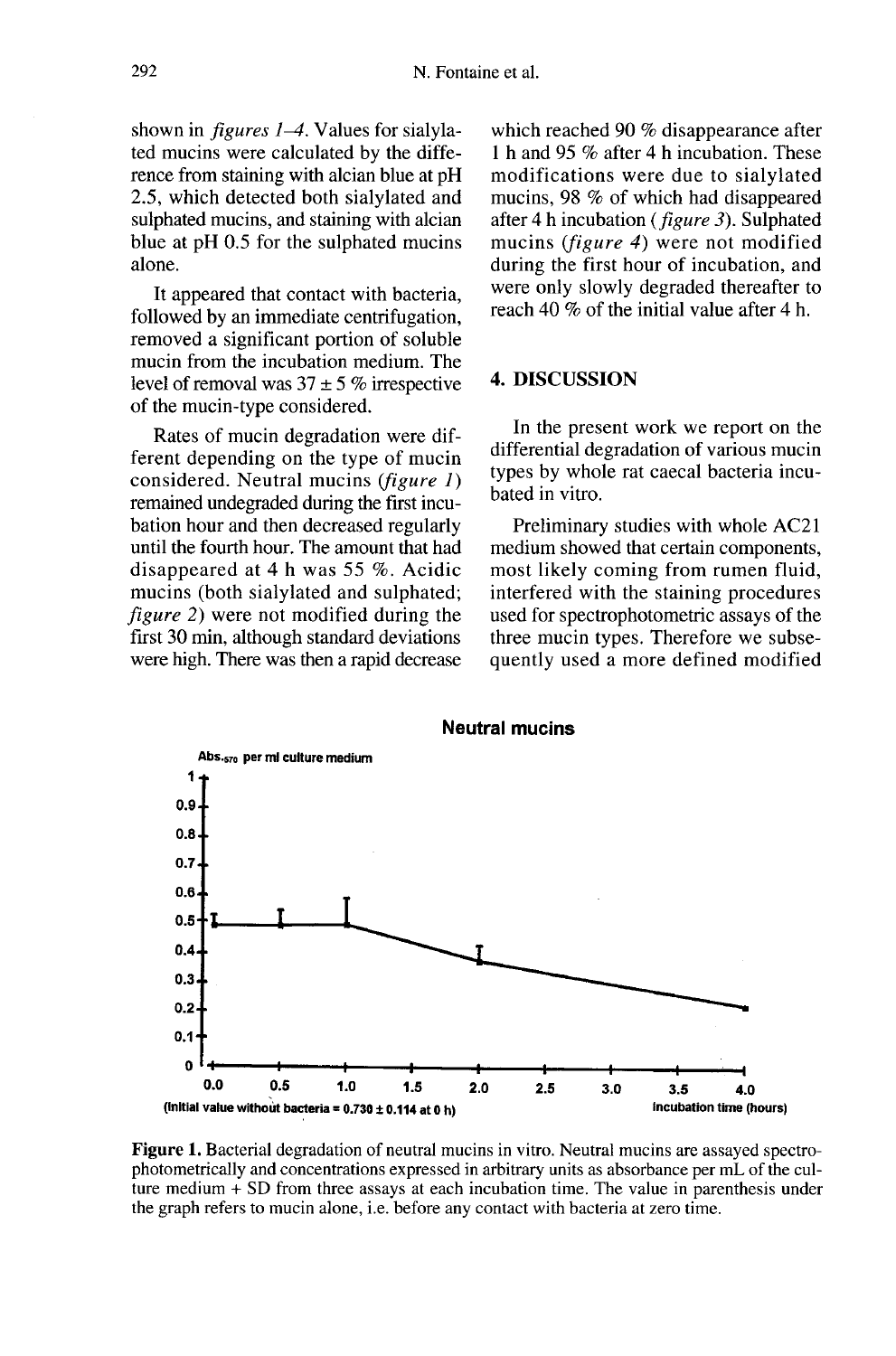

Figure 2. Bacterial degradation of acidic mucins in vitro. Acidic mucins are assayed spectrophotometrically and concentrations expressed in arbitrary units as absorbance per mL of the culture medium  $+$  SD from three assays at each incubation time. The value in parenthesis under the graph refers to mucin alone, i.e. before any contact with bacteria at zero time.



Figure 3. Bacterial degradation of sialylated mucins in vitro. Values for sialylated mucins are calculated by the difference from staining with alcian blue at pH 2.5 which detected both sialylated and sulphated mucins, and staining with alcian blue at pH 0.5 for the sulphated mucins. The concentrations are expressed in arbitrary units as absorbance per mL of the culture medium + SD from three assays at each incubation time. The value in parenthesis under the graph refers to mucin alone, i.e. before any contact with bacteria at zero time.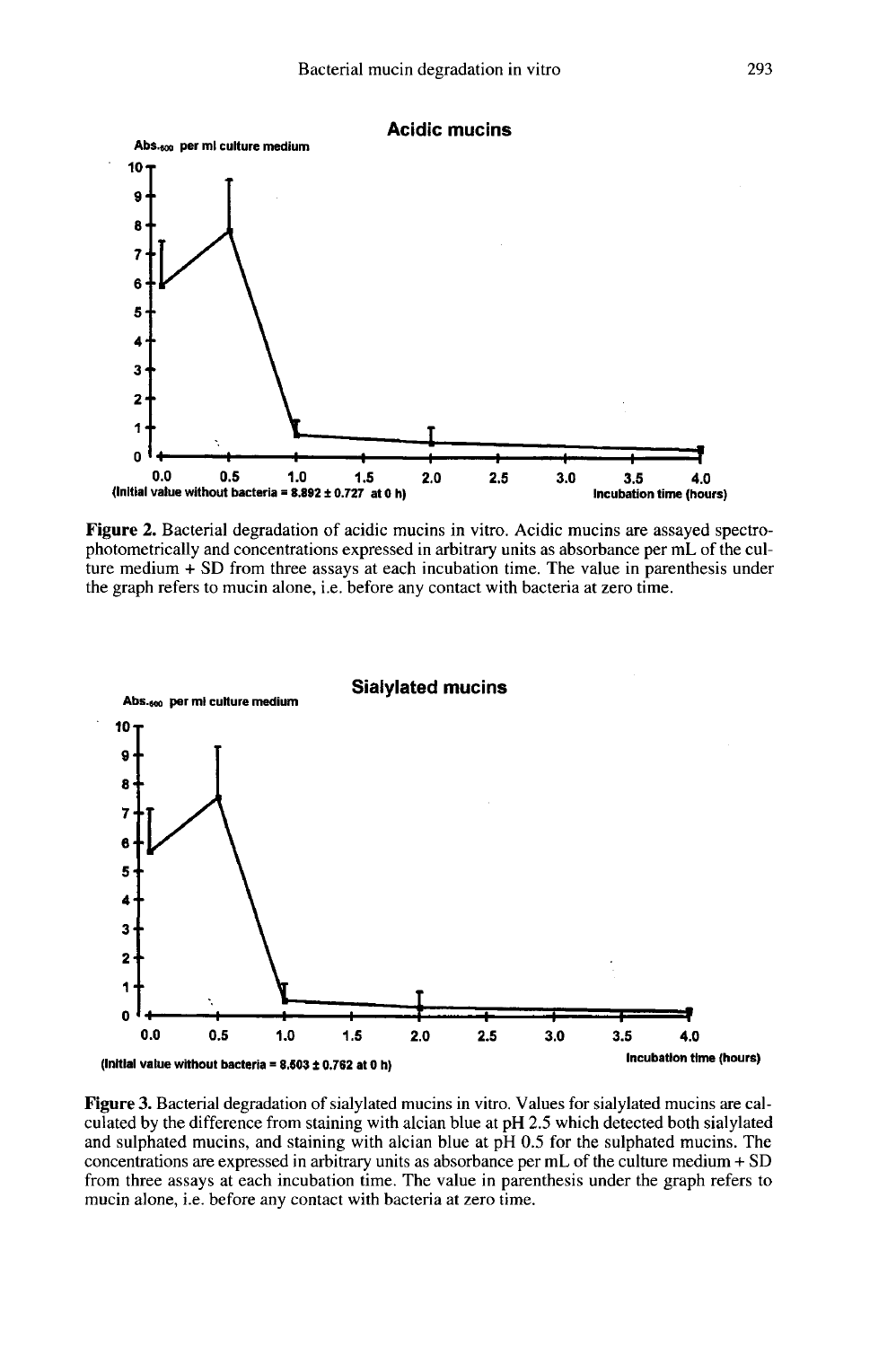AC21 medium. A first trial with a rat caecal bacterial suspension, diluted to 1/10, with an incubation time of 24 h gave an almost complete bacterial degradation of the initial mucin sample. We therefore subsequently used shorter incubation times.

The comparison of free undegraded mucin contents, with or without contact with bacteria, (latter values in parenthesis at the bottom of the graphs figures  $1-4$ ), indicated that the centrifugation protocol used to sediment bacteria before the assays led to a significant decrease of free mucin content (37  $\pm$  5 %). This suggested a very rapid adsorption of mucins of all types on the bacterial cell walls.

The rapid degradation of mucin that we observed, particularly for sialylated mucin in 4 h, (nearly complete in 24 h in our preliminary study), must be related to the fact that mucins were incubated in the pre sence of a whole caecal microbial flora from the conventional rat. This is in agree ment with the earlier study of Hoskins and

Zamcheck [10] who observed practically no mucin compounds left in the faeces of the conventional rats, while they are always present in the faeces of germ-free rodents. Since the composition of mucin and the mucinolytic bacterial activities vary between species, our experiments with total bacterial flora were probably closer to physiological conditions than pure culture experiments. However, the validity of transposing such in vitro data to in vivo conditions is open to question.

Comparison of our results with pure culture studies reported in the literature is nevertheless interesting. Salyers et al. [23, 24 used very long incubation times (7 days). Oligosaccharide degradation from pig gastric mucin was associated with extracellular glycosidases produced by bacterial subpopulations [11]. Hill [9] used several mucinolytic bacterial isolates and incubation times of up to 5 days, and the hexose assays before and after incubation, showed variations, taking into account the origin of the mucin studied (pig gastric



Figure 4. Bacterial degradation of sulphated mucins in vitro. Sulphated mucins are assayed spectrophotometrically and concentrations expressed in arbitrary units as absorbance per mL of the culture medium + SD from three assays at each incubation time. The value in parenthesis under the graph refers to mucin alone, i.e. before any contact with bacteria at zero time.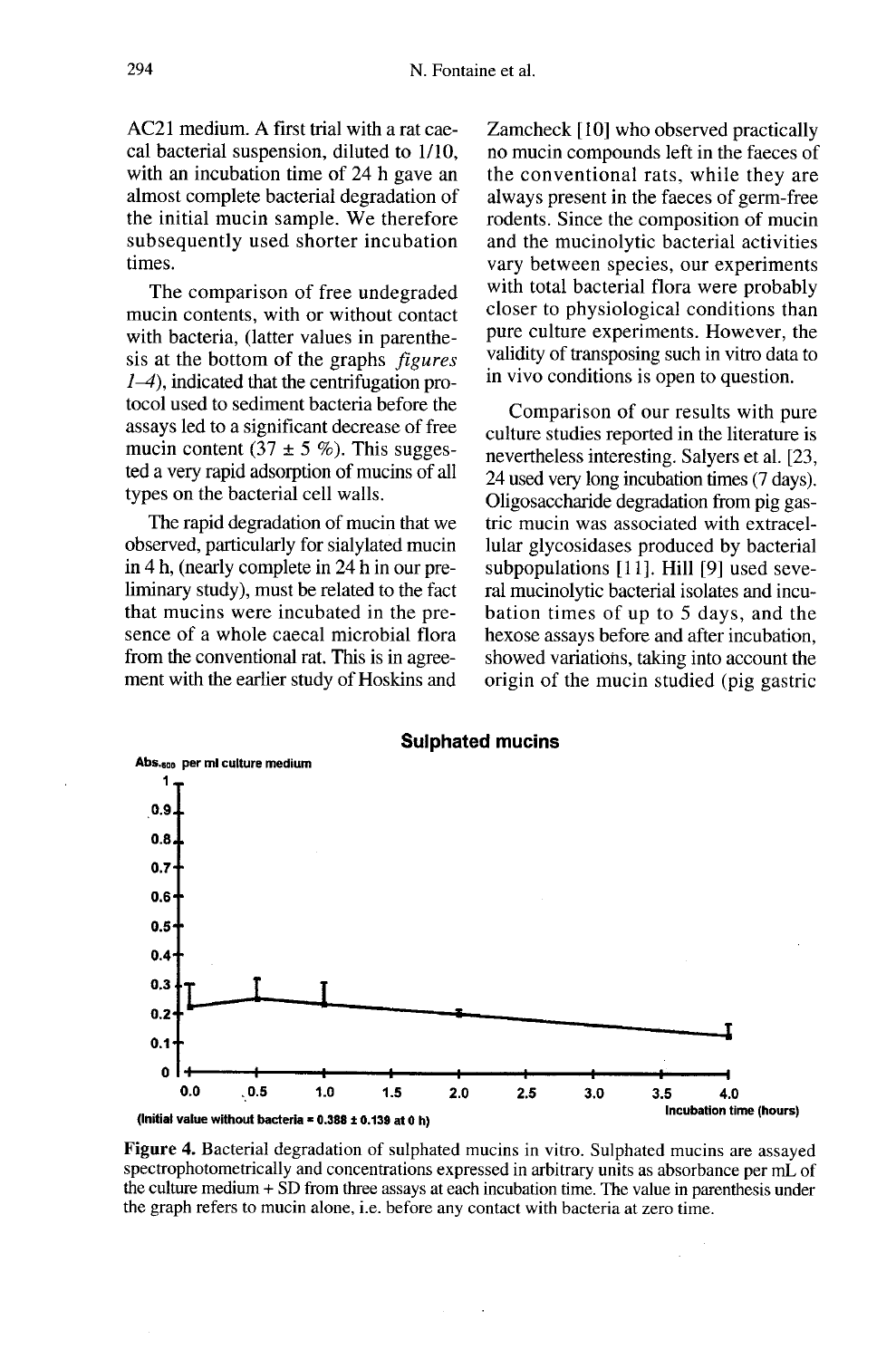mucin or rabbit intestinal mucin). Variations in the number of mucin-containing cells occur between rats depending on their microbial status (conventional rats or human flora associated rats). This was related to the specific activities of these flora [17, 25, 26].

In a more recent study, the role of human faecal bacteria, particularly mucin oligosaccharide-degrading strains, was analysed. The cleavage products of polysaccharides were characterized and their potential role in nutritional support of larger faecal bacterial populations demonstrated [12]. Furthermore, Willis et al. [28] showed that batch culture incubation of pig gastric mucin with human faecal bacteria produced an increase in sulphide that was not seen with incubation of other fermentable carbohydrates. A variety of microorganisms are able to ferment mucin, in addition to its hydrolysis products, and our results strongly suggest the implication of a consortium of microorganisms in vivo.

The methodology used in the present study showed that the three mucin types were not degraded to a similar extent. Although the sialylated mucin was more abundant than the two other mucin classes, it was degraded more quickly. This can be related to the sialidase activity of the whole bacterial consortium. It would be of interest to determine whether the preferential degradation of sialylated mucin by the caecal flora differs with dietary constraints or under pathological situations.

## **REFERENCES**

- [1] Allen A., Structure and function of gastrointestinal mucus, in: Johnson L.R. (Ed.), Physiology of the Gastrointestinal Tract, Raven Press, New York, 1981, pp. 617-639.
- [2] Allen A., Hutton D.A., Leonard A.J., Pearson J.P., Sellars L.A., The role of mucus in the protection of the gastrointestinal mucosa, Scand, J. Gastroenterol. 21 ( 1986) 71-77.
- adation in vitro<br>
[3] Breznak J.A., Switzer J.M., Seitz H.J., Spo-<br> *romusa termitida* sp. nov. an H<sub>2</sub>/CO<sub>2</sub>-utili-<br>
zing acetogen isolated from termites, Arch.<br>
Microbiol 150 (1988) 282–288 Microbiol. 150 (1988) 282-288.
- [4] Corfield A.P., Wagner S.A., O'Donnell L.J.D., Durdey P., Mountford R.A., Clamp J.R., The roles of enteric bacterial sialidases, sialate 0-acetyl esterase and glycosulfatase in the degradation of human colonic mucin, Glycoconi, J. 10 (1993) 72-81.
- [5] Dore J., Morvan B., Rieu-Lesme F., Goderel I., Gouet P., Pochart P., Most probable<br>number enumeration of H<sub>2</sub>-utilizing acetosialate O-acetyl esterase and glycosultatase<br>in the degradation of human colonic mucin,<br>Glycoconj, J. 10 (1993) 72–81.<br>Doré J., Morvan B., Rieu-Lesme F., Gode-<br>rel I., Gouet P., Pochart P., Most probable<br>number enumeratio genic bacteria from the digestive tract of animals and man, FEMS Microbiol. Lett. 130  $(1995)$  7-12.
- [6] Filipe M.L, Fenger C., Histochemical characteristics of mucins in the small intestine. A comparative study of normal mucosa, benign epithelial tumors and carcinoma, Histochem. J. 11 (1979) 277-287.
- [7] Fontaine N., Meslin J.C., Mise au point d'un dosage sdiectif des différents types de mucines gastro-intestinales : utilisation de réactifs histochimiques, Reprod. Nutr. Dev. 34 (1994) 237-247
- [8] Fontaine N., Meslin J.C., Lory S., Andrieux C., Intestinal mucin distribution in the germfree rat and in the heteroxenic rat harbouring a human bacterial flora: effect of inulin in the diet, Br. J. Nutr. 75 (1996) 881-892.
- [9] Hill R.R.H., Digestion of mucin polysaccharides in vitro by bacteria isolated from the rabbit cecum, Curr. Microbiol. 14 (1986) 117-120.
- [10] Hoskins L.C., Zamcheck N., Bacterial degradation of gastrointestinal mucins, 1. Comparison of mucus constituents in the stools of germ-free and conventional rats, Gastroenterology 54 (1968) 210-217.
- [11] Hoskins L.C., Boulding E.T., Mucin degradation in human colon ecosystems. Evidence for the existence and role of bacterial subpopulations producing glycosidases as extracellular enzymes, J. Clin. Invest. 67 (1981) 163-172.
- [12] Hoskins L.C., Boulding ET., Gerken T.A., Harouny V.R., Kriaris M.S., Mucin glycoprotein degradation by mucin oligosaccharide-degrading strains of human faecal bacteria. Characterization of saccharide cleavage products and their potential role in nutritional support of larger faecal bacterial populations, Microb. Ecol. Health. Dis. 5 (1992) 193-207.
- [13] Hudson M.J., Marsh P.D., Carbohydrate metabolism in the colon. III Metabolism of endogenous carbohydrates. A. Metabolism of mucin, in: Gibson G.R., Macfarlane G.T. (Eds.), Human Colonic Bacteria: Role in Nutrition, Physiology and Pathology, CRC Press, Boca Raton, 1995, pp. 64-65.